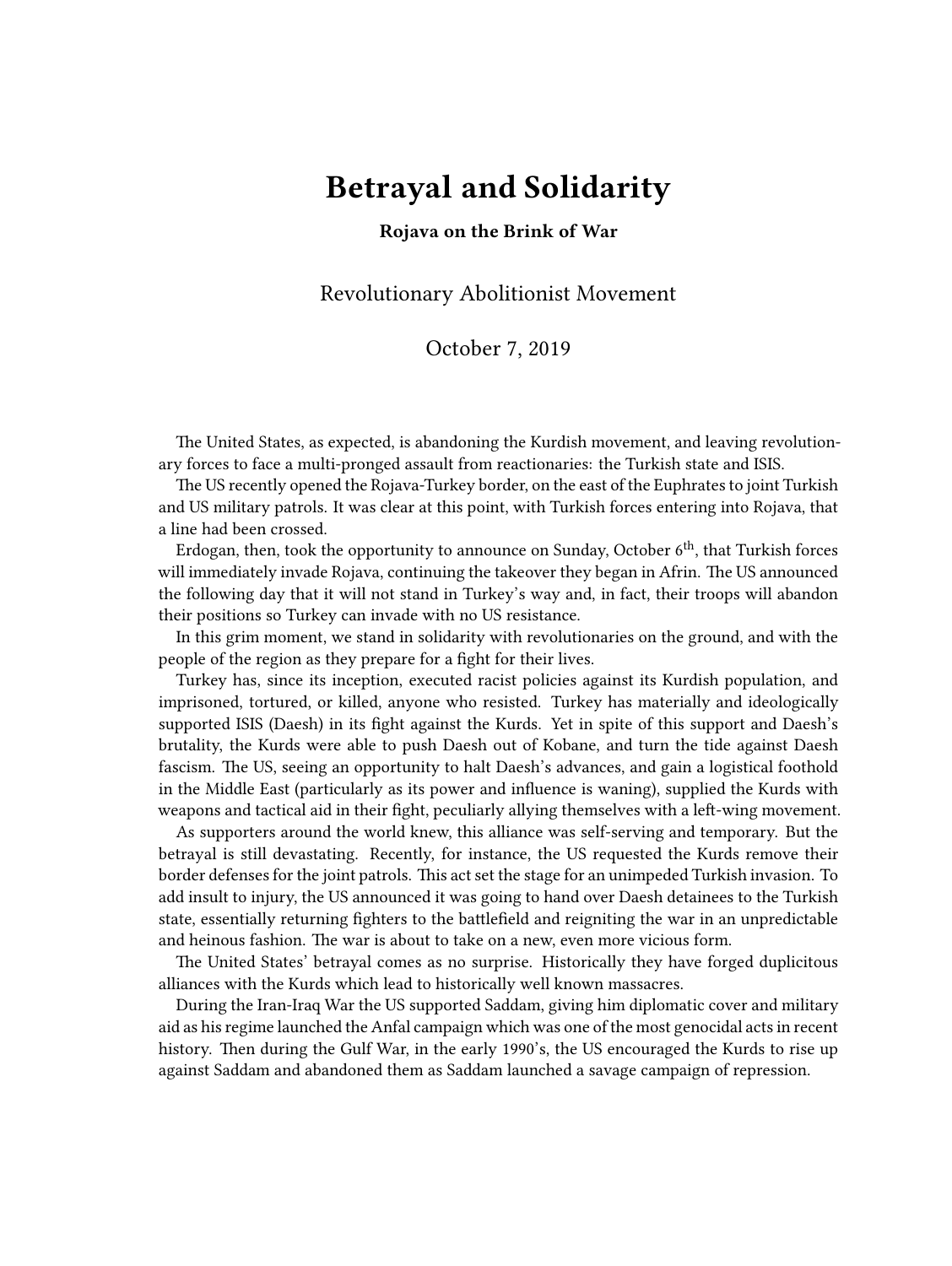During this recent juncture, the US has been consistently playing a double game. In November of 2018, U.S. State Department offered a \$12 million bounty on information about the Kurdish guerrilla leadership. Even as the US sent bombers in support of Kurdish positions in Raqqa they were selling Erdogan weapons and giving him logistical support as he hunted guerrillas in the mountains of Iraq.

Why the US is selling out the Kurds at the particular juncture is unclear, but we do know that far right states, even when they are at war, depend on each other for their continued existence. The rise of political Islam ran concurrently with the rise of fundamentalist Christian political power in the US; similarly to how the rise of Putin and Berlusconi was a prelude to Trump and Bolsonaro. The mutual understanding of these regimes run deep: from authoritarian ruling practices to ruthlessly extinguishing resistance movements to maintaining strict social hierarchies in order to rule.

In the euphoric moment when the Kurds began to prevail in Kobane, anarchists from around the world began to flock to Rojava, joining other revolutionaries who had already found their way to the region. A beautiful moment of solidarity erupted: revolutionaries from all backgrounds fighting side by side for the liberation of oppressed people.

The anarchists had come to support an active anti-state, anti-imperialist, feminist social movement in its infancy. But, with the hindsight of the past in clear focus we anarchists have always maintained: collusion with imperialists is a mistake, and the United States is a totalitarian beast.

The tyranny the US imposes within its own borders, on people around the world with its history of colonial, imperialist violence leaves no debate about where America stands.

The United States is the regime at the helm, with Turkey and Daesh as appendages of its ruthlessness. Its very existence depends on the extermination of revolutionary forces, and it will continue to combat, deceive, and destroy us all. To establish a liberated society, all reactionary forces, particularly the US, must be completely destroyed.

RAM stand in solidarity with the people of Rojava — the Kurds, Arabs, Assyrians, Syriacs, Yezidis, and Armenians — who are yet again going to be in a fight for their lives, and would like to live free of all authoritarian regimes.

RAM stands resolutely with Tekoşîna Anarşîst (Anarchist Struggle) — the anarchist militant group in Rojava- and the revolutionary forces who will now have to fight both Daesh and the Turkish state.

Long live anarchism! Long live the revolutionary struggle! Şehîd namirin!